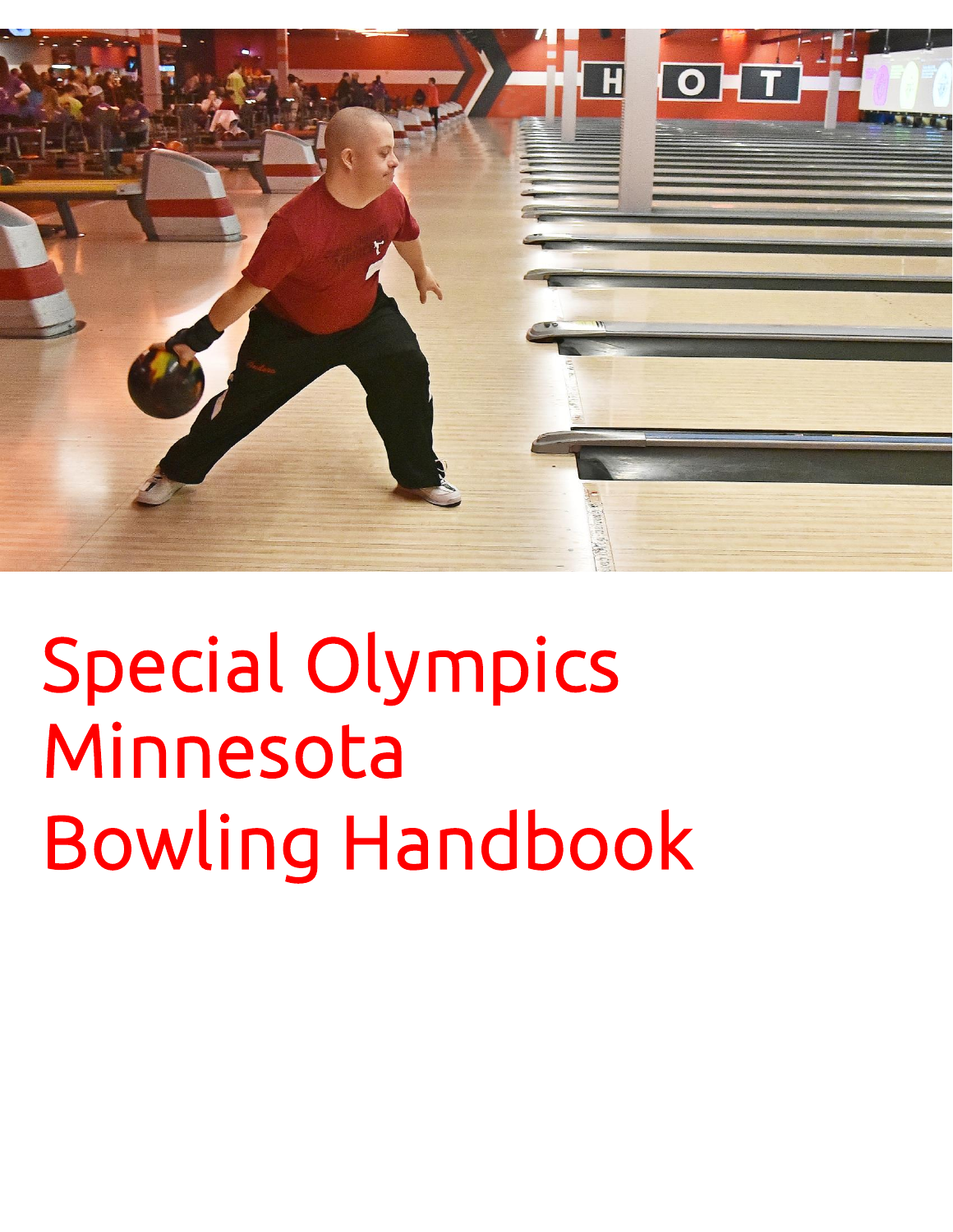# **CONTENTS**

Practice ideas, skill development and bowling rules can be found in the SOI Bowling Quick Start Guide and SOI Bowling Rules at www.specialolympics.org/sports.aspx.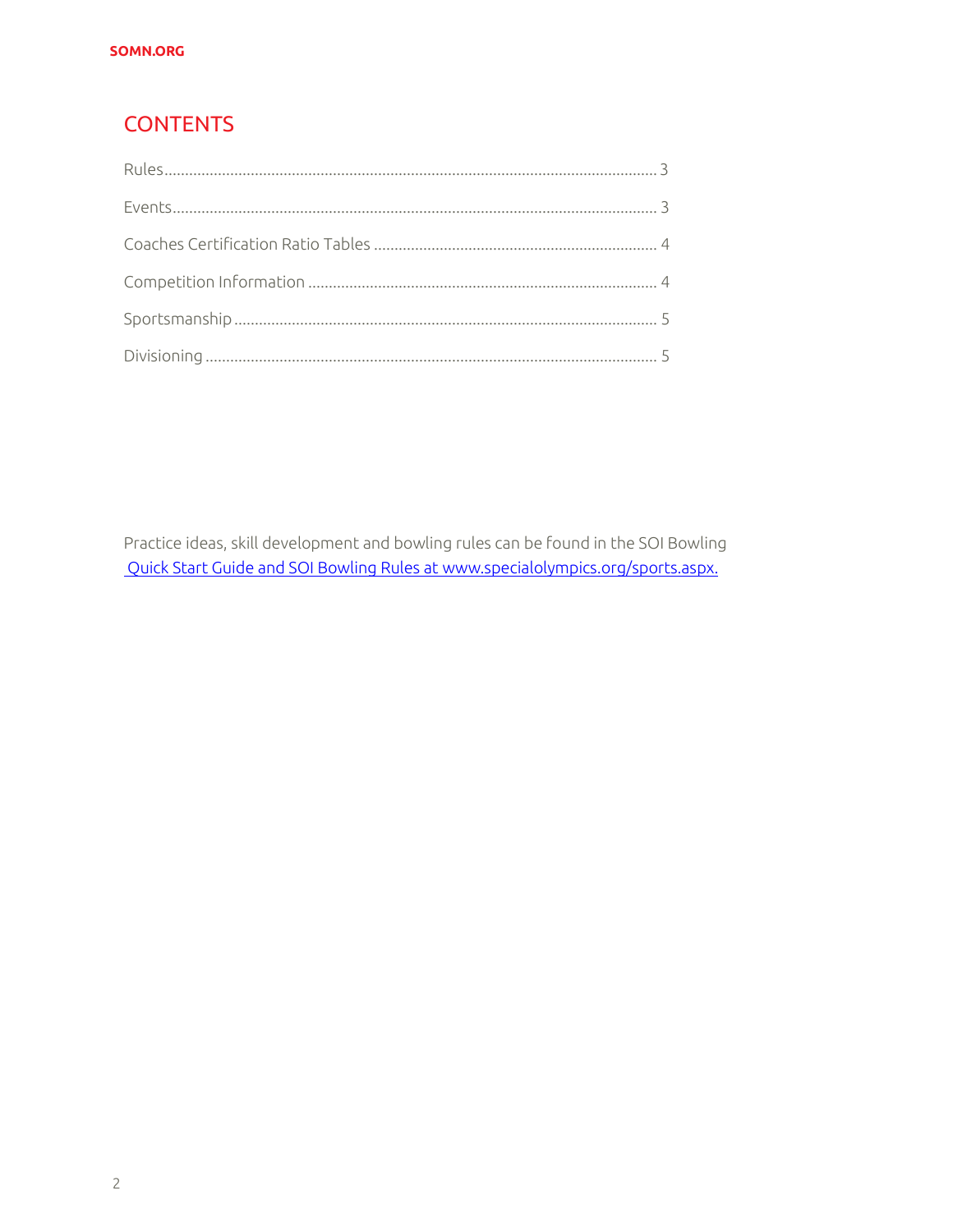## RULES

The Official Special Olympics Sports Rules for Bowling shall govern all Special Olympics competitions. As an international sports program, Special Olympics has created these rules based upon Federation Internationale des Quilleurs (FIQ) Rules as well as World Tenpin Bowling Association (WTBA) Rules for bowling found at http://www.worldbowling.org. Special Olympics Minnesota adheres to Special Olympics Sports Rules for Bowling except in instances highlighted below.

## **EVENTS**

## **Singles**

Traditional (non- ramp)

- Bowlers bowl two games.
- Bowlers will not alternate lanes.
- Lane Assistants one assistant allowed per athlete. No physical or verbal assistance can be given. A lane assistant for a singles non-ramp bowler is only there for medical, behavioral, etc. assistance. Delegations need to note their athletes that need lane assistance during online registration and an assistant credential/badge must be worn by the lane assistant during the competition. Delegations must provide their own lane assistants.
- Lane assistants need to be Level 1 coaches registered for the competition.

## Ramp Events

- Ramp assisted and ramp unassisted bowling events will no longer be differentiated. (For example, athletes previously registered for Singles Ramp Assisted or Singles Ramp Unassisted will now be registered for Singles Ramp)
- Bowlers bowl two games.
- Bowlers will not alternate lanes.
- Lane Assistants one assistant allowed per athlete. No assistance should be given with forward movement of the ball. A lane assistant can place the ball on the ramp and position the ramp. The athlete must set the ball in motion on their own. Delegations need to note their athletes that need lane assistance during online registration and an assistant credential/badge must be worn by the lane assistant during the competition. Delegations must provide their own lane assistants.
- Lane assistants need to be Level 1 coaches registered for the competition.
- Ramps if the ramp crosses the foul line then a foul is called.
- Athletes should practice bowling multiple frames instead of one frame at a time. Competition venues may vary but athletes will bowl at least two frames at a time.

## **Unified Doubles**

- Athletes and/or Unified partners can use ramps for Unified competition. The Unified team must be registered as a Unified doubles ramp team. The athlete or Unified partner that does not need to use a ramp will not be required to use a ramp.
- Team members WILL NOT alternate lanes.
- Scoring team member one final score + team member two final score = Unified doubles team final score.
- Scratches if one team member scratches then the team is scratched. Individuals can still bowl for participation. No substitutions.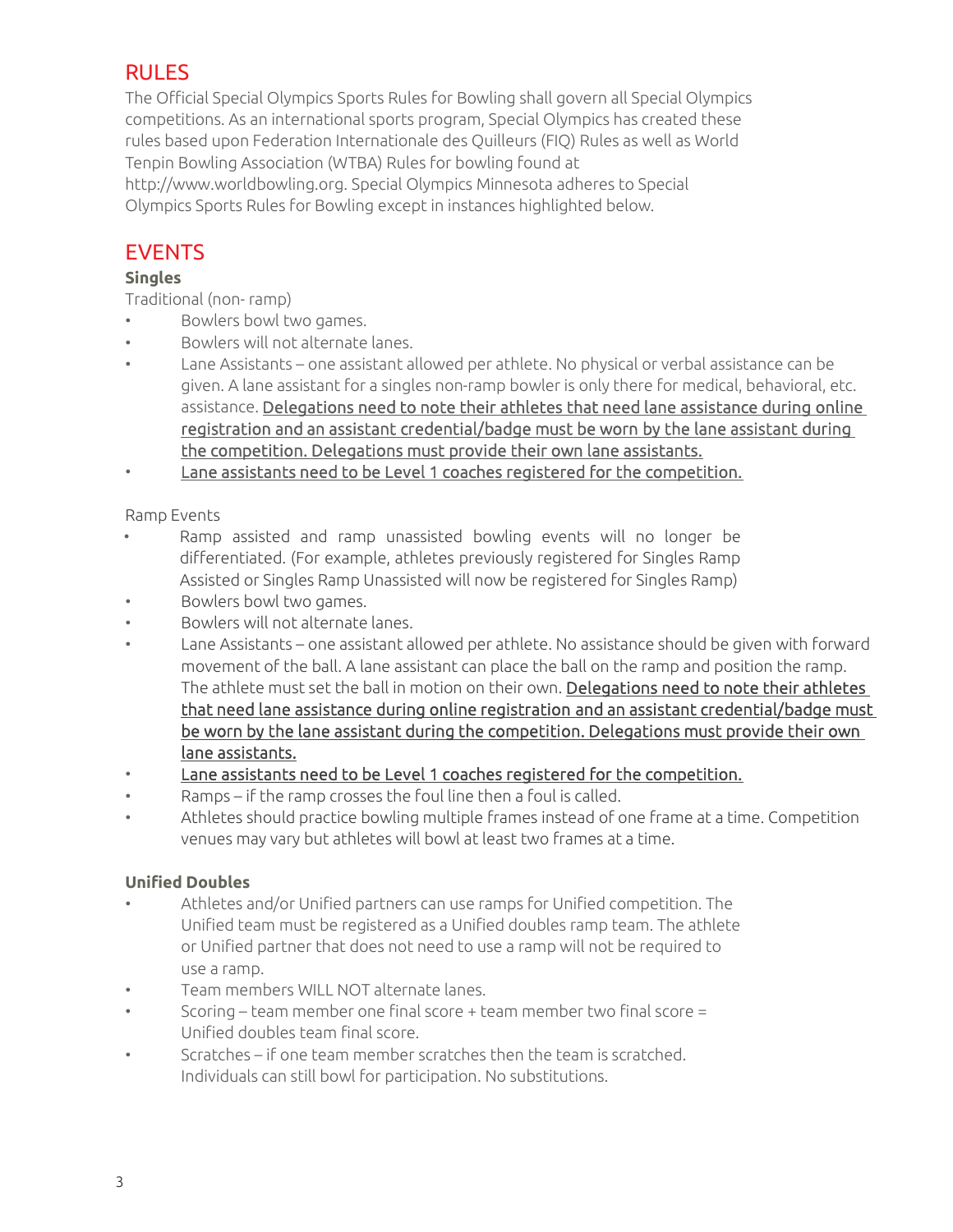### **Additional Information**

- Delegations must register enough coaches to meet the coach ratios. Unified Partners can count towards the ratios provided the delegation has at least one non-playing Level 2 coach registered.
- Closed competition coaches are not allowed in the bowling area. Exceptions are made for lane assistants with ramp bowlers or for lane assistants with bowlers for behavioral/medical reasons (must be noted during online registration in advance).
- No coaching allowed during the competition.
- Hats and Clothing bowling or team shirts are encouraged. No hats allowed. Helmets are allowed for medical purposes.
- Flash photography is not allowed.
- Bumper Bowling this is not a Special Olympics Minnesota event. Bumpers may be used as a training tool, but the scores obtained with bumpers cannot be used as a qualifying average.
- Special Olympics Minnesota provides opportunities to as many ability levels as possible in all sports. Many adaptations made for other sports are offered to enable athletes to participate in a sport they otherwise could not. This is the reason ramp bowling is offered. Bumper bowling, however, does not change the manner in which someone bowls. It only changes the score a person can achieve.

# COACHES CERTIFICATION RATIO TABLES

The updated Coach Certification Ratio Tables can be found in the SOMN Coaches Portal under Policies & Fact Sheets, or by clicking this link: [SOMN Coach Certification Ratio Tables](https://coach.specialolympicsminnesota.org/wp-content/uploads/sites/11/2019/08/coach_certificationratiotable.pdf)

# COMPETITION INFORMATION

## **State Competitions**

| <b>Date</b>    | Location             | City                 |
|----------------|----------------------|----------------------|
| November 11-13 | <b>Bowlero</b>       | <b>Brooklyn Park</b> |
| November 12-13 | <b>Bowlero</b>       | <b>Blaine</b>        |
| November 12-13 | <b>AMF Southtown</b> | Bloomington          |
| November 18-19 | Garden Center        | Alexandria           |
| November 18-20 | <b>Thunder Alley</b> | <b>Grand Rapids</b>  |
| November 19-20 | Treasure Island      | Welch                |

For any regional or state competition questions, please contact [sports@somn.org.](mailto:sports@somn.org)